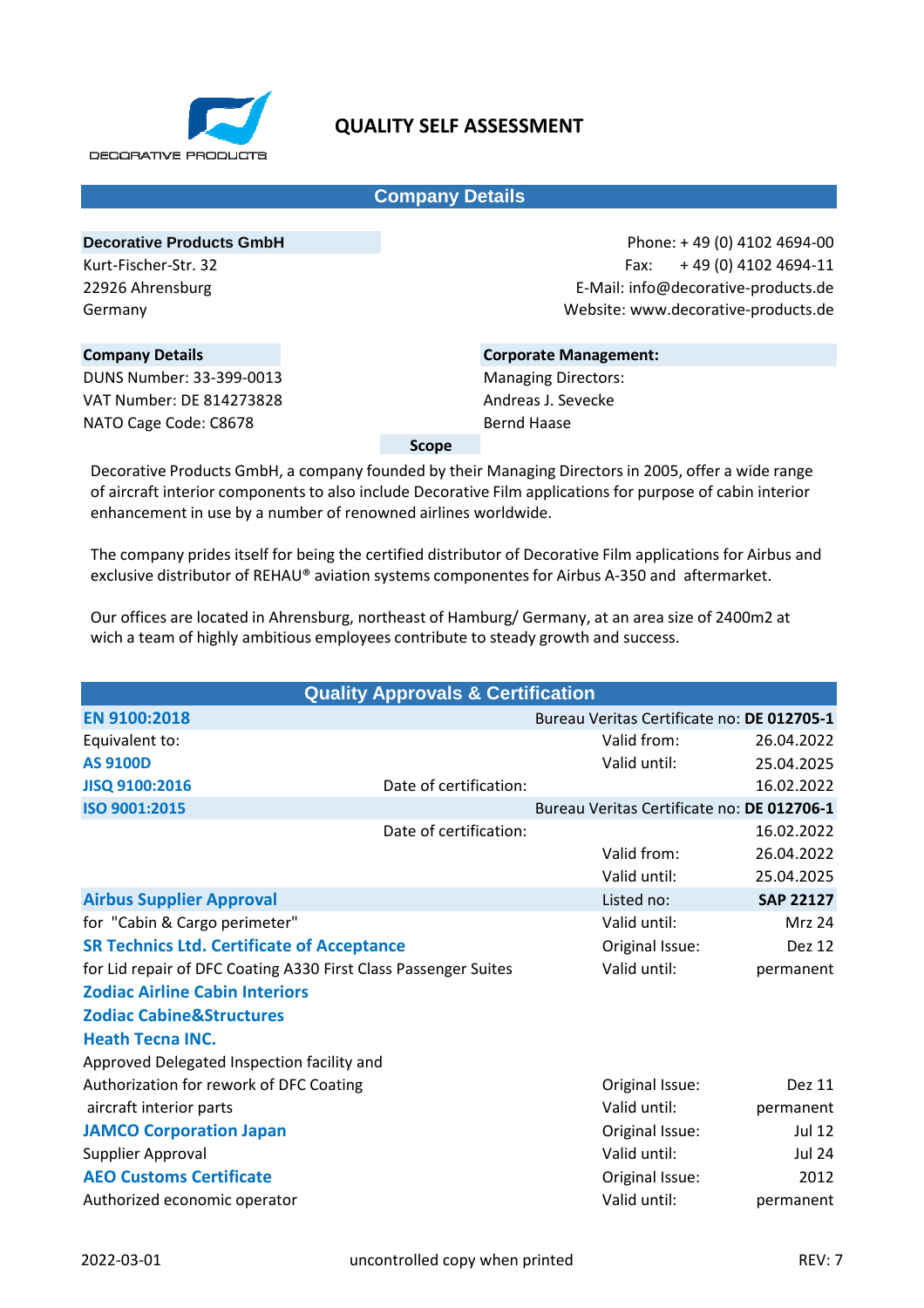

## **Quality Management System**

Is there an established Quality System in place and does adequately the Quality Manual describe the **√** system to include the scope, quality policy & objectives, procedures and justification for any exclusion?

Does the company have a documented procedure to control documents and to ensure access to **√** employees, customers and regulatory authority representatives for the documentation?

If the company out-sources any process that affects product conformity requirements, do they ensure control over such and have those been identified within the quality management system?

Does the upper management filter down your overall quality policy and objectives of all relevant **√** functions within the organisation?

Does the upper management conduct periodic management reviews to ensure continuing suit- **√** ability, adequacy and effectiveness of the quality mangement system?

Did the company appoint a member of management who, irrespective of other responsibilities, has responsibility, authority and the organizational freedom to resolve matters pertaining to quality?

Has the company documented a configuration management process, appropriate to the product?

Does the company have a documented corrective action procedure established that includes taking **√** actions to determine and eliminate the causes of potential nonconformities in order to prevent recurrence?

Does the company plan & conduct internal audits ?

| Yes | No | N/A |
|-----|----|-----|
|     |    |     |

| Yes | No | N/A |
|-----|----|-----|
|     |    |     |

| Yes | No | N/A |
|-----|----|-----|
|     |    |     |

| Yes | No | N/A |
|-----|----|-----|
|     |    |     |

| Yes | No | N/A |
|-----|----|-----|
|     |    |     |

| Yes | No | N/A |
|-----|----|-----|
|     |    |     |

| Yes | No | N/A |
|-----|----|-----|
|     |    |     |
|     |    |     |
| Yes | No | N/A |
|     |    |     |

| Yes | No | N/A |
|-----|----|-----|
|     |    |     |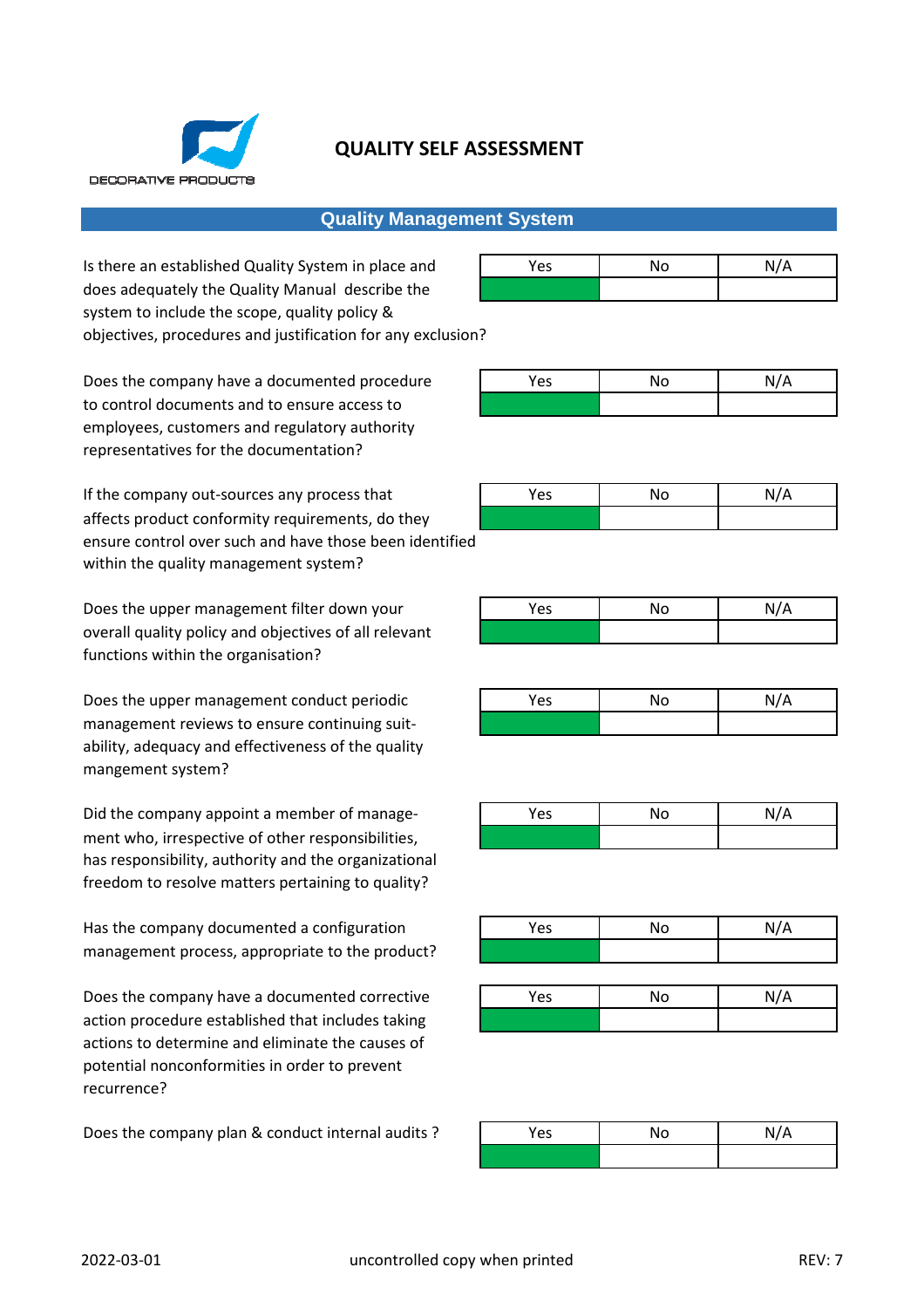

## **Resource Management & Facilities**

Has the company determined and provided the resources needed to implement and to maintain **√** the quality management system, continually improve its effectiveness, and enhance customer satisfaction by meeting customer requirements?

For work performed that affects product quality. is the competency of the companies personnel based on appropriate education, training, skills and experience, and are those employees who perform inspection, shipping and receiving properly trained?

Has the company determined, provided and maintained the infrastructure needed such as buildings **√** workspace, utilities, process equipment, and supporting services to achieve conformity of the product requirements?

Is a process established to control the best suited work environment to achieve conformity of product requirements? ( temperature; humidity, lighting, cleanliness, etc.)

Is there adequate storage space available to avoid damage and mishandling? **√**

Are the premises secured?

Are aircraft parts and components segregated from non- aviation parts and materials? **√**

Is there a segregated area inplace to store non conformity parts in an appropriate manner?

Do you have insurance coverage for the building?

Is a blackout scenario / business continuity plan available upon request? **√**

| Yes | No | N/A |
|-----|----|-----|
|     |    |     |

| Yes | No | N/A |
|-----|----|-----|
|     |    |     |

| Yes | No | N/A |
|-----|----|-----|
|     |    |     |

| Yes | No | N/A |
|-----|----|-----|
|     |    |     |

| Yes | No | N/A |
|-----|----|-----|
|     |    |     |
|     |    |     |
| Yes | No | N/A |
|     |    |     |
|     |    |     |
| Yes | No | N/A |
|     |    |     |
|     |    |     |
| Yes | No | N/A |
|     |    |     |
|     |    |     |
| Yes | No | N/A |
|     |    |     |
|     |    |     |
| Yes | No | N/A |
|     |    |     |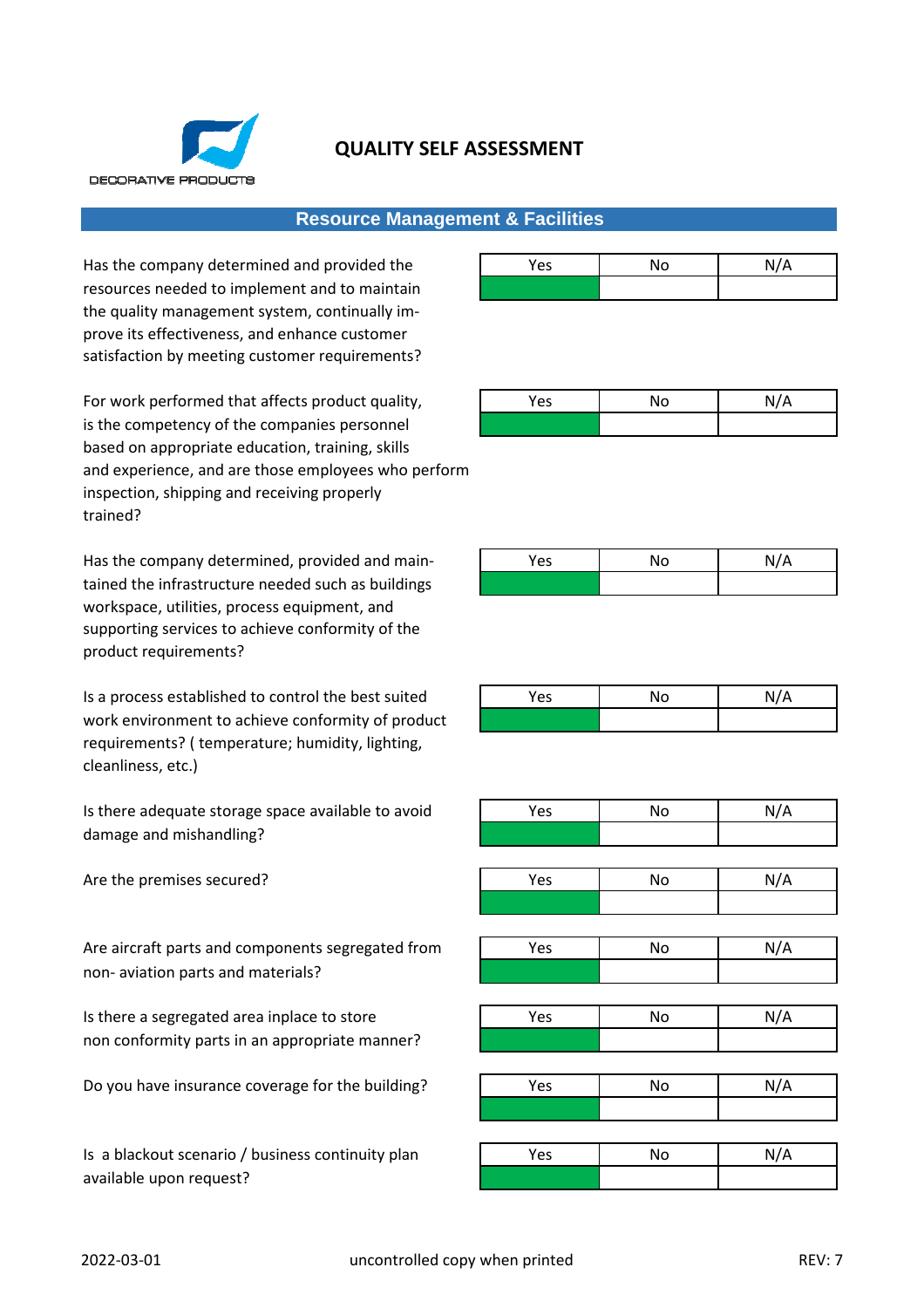

# **Material Control / Receiving Inspection**

Is the material handled in an appropriate manner  $\overline{Y}$  Yes No No N/A and protected from damage and deterioration?

Is the storage area periodically checked for  $\overline{y}$  Yes No No N/A overall effectiveness? **√**

Is batch/ lot control maintained?

Is there a system in place for recall control that ensures that parts, components and material can be **√** traced and recalled?

Is there a system in place for identifying nonconformance parts and components?

Is there a documented procedure in place on how to handle scrapped parts or components?

Are there any personnel trained for shipments of dangerous Goods? **√**

Is there a system in place to control shelflife limited parts, components and material?

#### **Does the Inspection program include:**

A check for obvious physical damage?

Verification of appropriate certificates and documentation? **√**

Verification of part numbers, quantities matching purchase orders? **√**

Do personnel have access to all relevant updated revisions of drawings, documents and requirements? **√**

Are inspection stamps controlled by a formal system? **√**

| Yes | ΝO | N/A    |
|-----|----|--------|
|     |    |        |
|     |    |        |
|     |    |        |
|     |    | $\sim$ |

| . | . | . |
|---|---|---|
|   |   |   |
|   |   |   |
|   |   |   |
|   |   |   |
|   |   |   |

| Yes | No | N/A |
|-----|----|-----|
|     |    |     |

| Yes | No | N/A |
|-----|----|-----|
|     |    |     |

| Yes | No | N/A |
|-----|----|-----|
|     |    |     |

| Yes | No | N/A |
|-----|----|-----|
|     |    |     |

| Yes | No | N/A |
|-----|----|-----|
|     |    |     |

| Yes | No | N/A |
|-----|----|-----|
|     |    |     |

| Yes | No | N/A |
|-----|----|-----|
|     |    |     |
|     |    |     |
| Yes | No | N/A |
|     |    |     |
|     |    |     |
| Yes | No | N/A |
|     |    |     |
|     |    |     |
| Yes | No | N/A |
|     |    |     |
|     |    |     |

| Yes | No | N/A |
|-----|----|-----|
|     |    |     |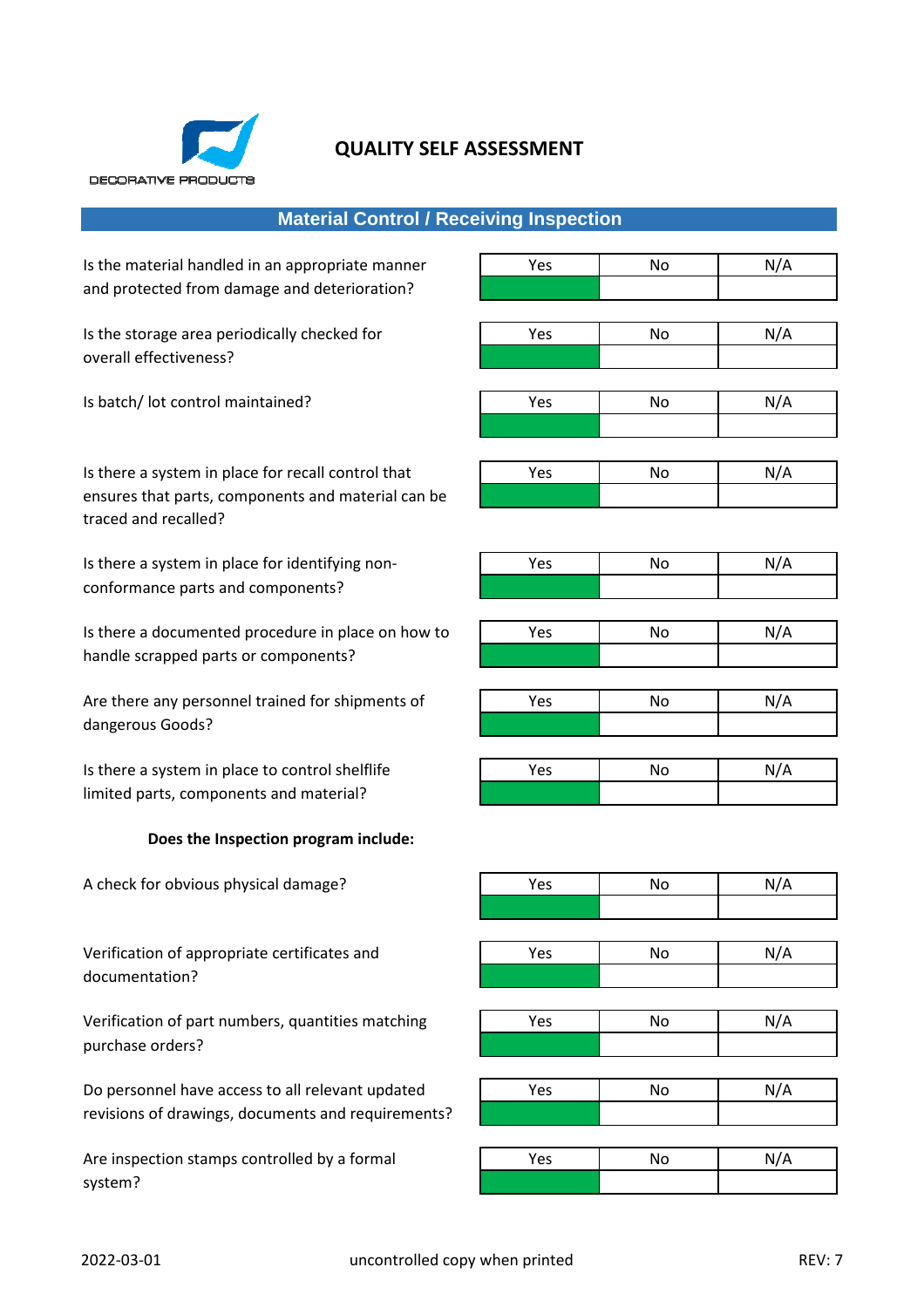

## **Training/ Authorised Personal**

Is there a training programm in place to ensure that employees who perform inspection, shipping **√** and receiving are properly trained?

Do you keep records of employees with inspection stamps, who are authorized to sign quality **√** documents and FAI?

Do you retain stamps that are not in use to avoid any unauthorized access? **√**

Have all personnel been periodically trained regarding Human Factor relevant to EASA Part-145 **√** and industrial health and safety standards?

Are vision-tests periodically performed by an oculist? **√**

| Yes | No | N/A |  |
|-----|----|-----|--|
|     |    |     |  |

| Yes | No | N/A |
|-----|----|-----|
|     |    |     |

| Yes | No | N/A |  |
|-----|----|-----|--|
|     |    |     |  |

| Yes | No | N/A |
|-----|----|-----|
|     |    |     |

| Yes | No | N/A |  |
|-----|----|-----|--|
|     |    |     |  |

#### **Records**

How long do you keep records for? **Records are stored electronically**

# **indefinately and hard copies for limited of 10 years.**

| Is there a serial number traceability maintained?  | Yes | No. | N/A |
|----------------------------------------------------|-----|-----|-----|
|                                                    |     |     |     |
|                                                    |     |     |     |
| Are tests and inspection records for parts and     | Yes | No. | N/A |
| components available for inspection, if requested? |     |     |     |
|                                                    |     |     |     |
| Is there adequate storage of records to prevent    | Yes | No. | N/A |
| deterioration?                                     |     |     |     |
|                                                    |     |     |     |
| Are data records adequately stored and if so,      | Yes | No. | N/A |
| checked periodically for legibility?               |     |     |     |
|                                                    |     |     |     |
| Are IT Manager in charge adequately trainined?     | Yes | No  | N/A |
|                                                    |     |     |     |
|                                                    |     |     |     |
| Are shipping documents including Certificates of   | Yes | No. | N/A |
| Conformity and material Certificates available     |     |     |     |
| upon request?                                      |     |     |     |